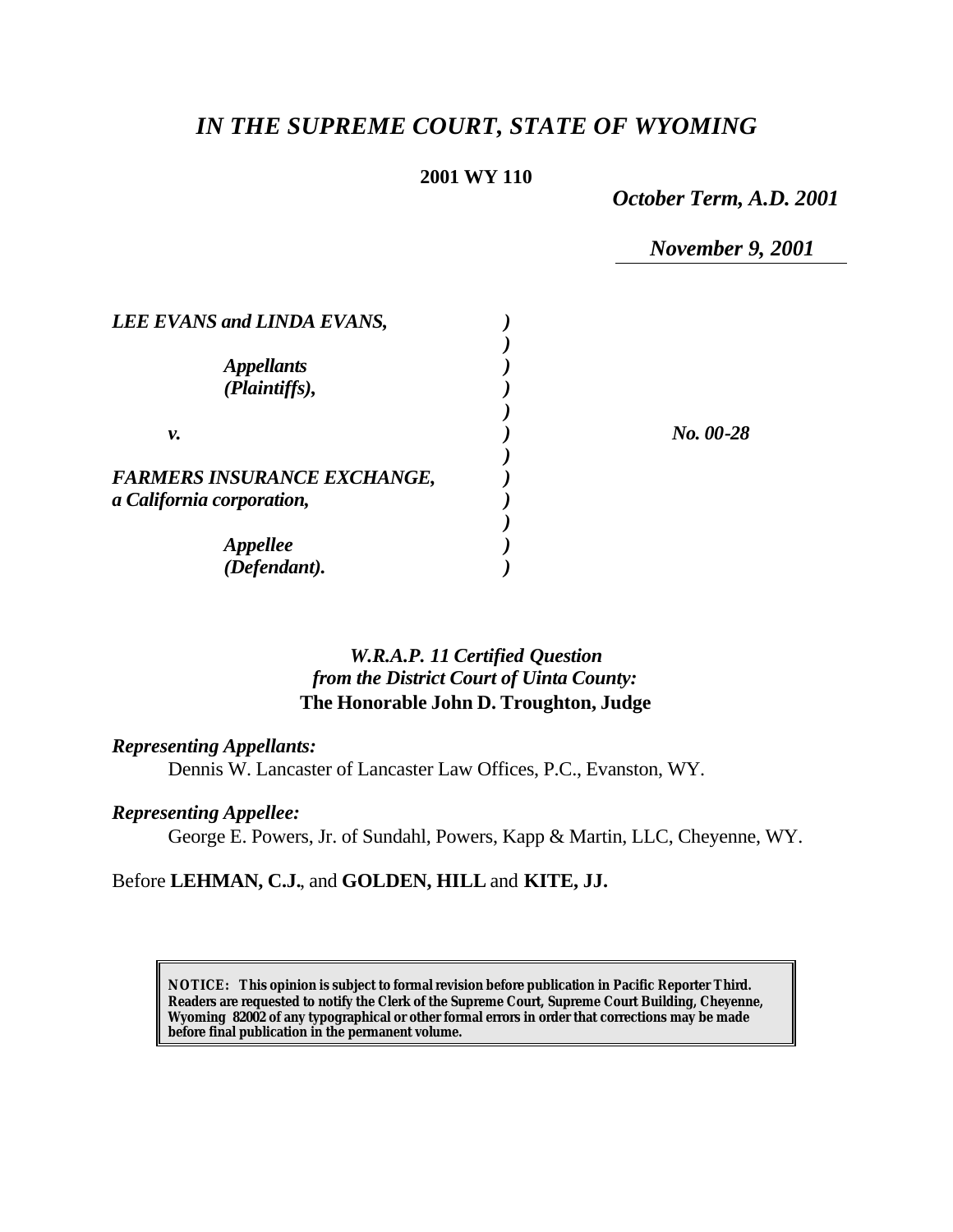#### **LEHMAN, Chief Justice.**

[¶1] Lee and Linda Evans suffered emotional distress as a result of witnessing the impact and immediate aftermath of an automobile accident in which their son was seriously injured as the result of a third party's negligence. When the third party's insurance coverage was exhausted, the Evans couple looked to the underinsured motorist (UIM) coverage they held through Farmers on the vehicle they had been driving at the time of witnessing their son's injuries. Farmers agreed that the Evanses had suffered trauma but refused to cover purely emotional or psychic injury unaccompanied by any kind of physical harm. Subsequently, the question of whether "bodily injury" as used in the policy affording Lee and Linda Evans UIM coverage may be read so as to embrace emotional distress was certified to this court. Under the specific terms of the insurance policy involved in this case, we answer in the affirmative.

### *ISSUE*

[¶2] The parties pose the following question:

Where an insured has sustained emotional distress as a result of witnessing the injury of another family member, are these emotional distress claims covered for purposes of establishing a claim for recovery of underinsured motorist coverage under the terms of the policy issued by Farmers Insurance Exchange (Policy No. 76 14686-97-07)?

### *FACTS*

[¶3] The parties have stipulated to all of the material facts. Lee and Linda Evans are husband and wife and the natural parents of Cody Evans. About 7:25 p.m. on August 9, 1997, Lee and Linda were driving their 1997 Ford Expedition, followed closely by their son Cody, who was driving a 1990 Ford Ranger pickup. Due solely to the negligence of Bradley Vallee, Vallee's vehicle collided with Cody's pickup, causing serious bodily injury to Cody, including a broken collarbone, broken femur, cuts, and abrasions.

[¶4] Lee and Linda Evans were not involved in the collision, nor did their Expedition sustain any impact or damage as a result. They did, however, observe the accident and quickly turned back to witness the immediate aftermath of the accident, including the serious bodily injuries sustained by their son Cody. Although Lee and Linda sustained no physical injury, Farmers agrees that they sustained emotional distress as a direct result of observing the serious injuries sustained by Cody.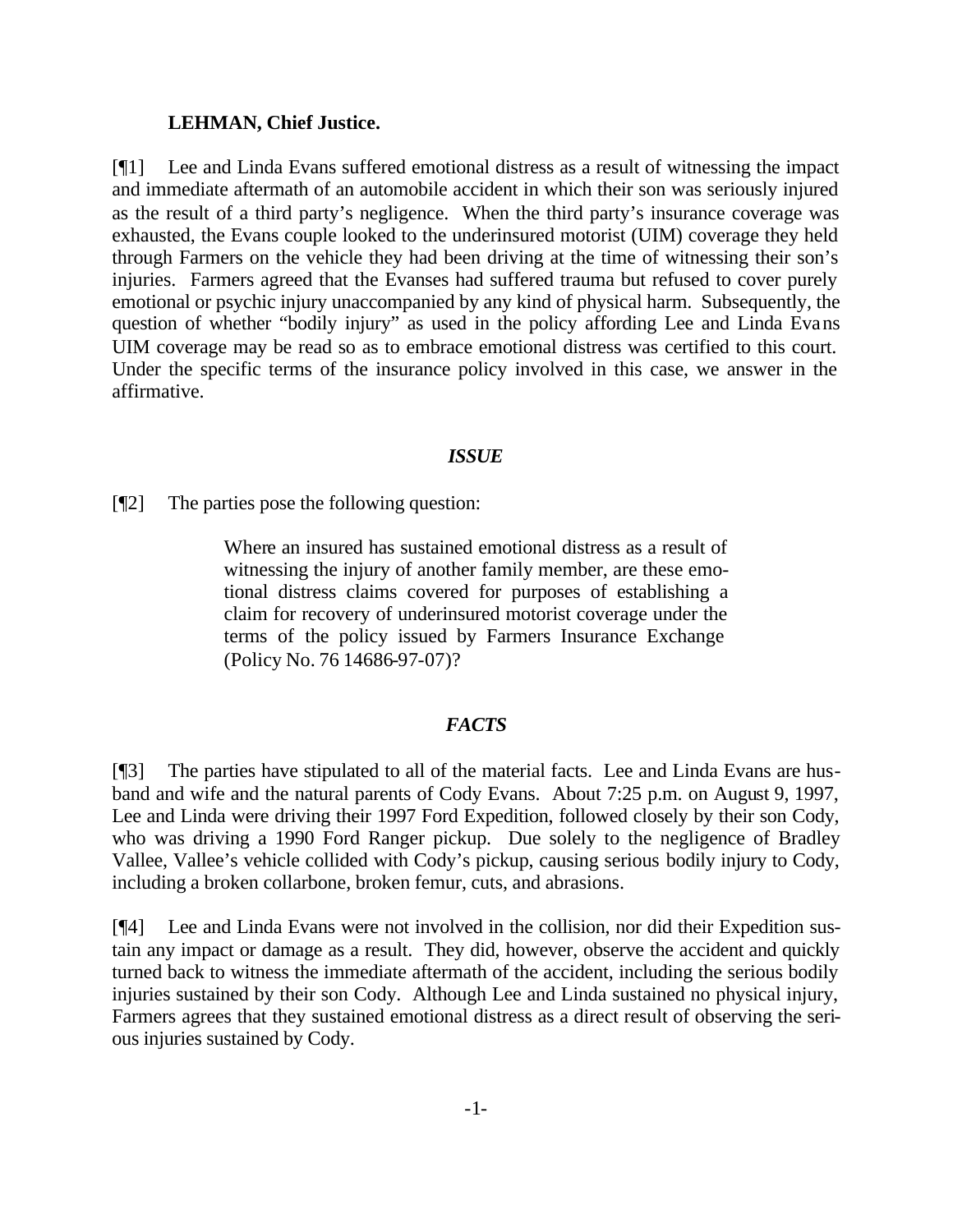[¶5] Mr. Vallee was insured by Allstate Indemnity Company. His policy was subject to limits of \$25,000 per person and \$50,000 per occurrence. Allstate settled the claims against Vallee through payments to the Evans family and others not party to the instant action, exhausting the policy limits. Farmers Insurance Exchange consented to the settlement.

[¶6] Through Farmers Insurance Exchange, Linda Evans had insured the Ford Expedition in which she and her husband were riding at the time of their son's accident. That insurance contract, policy number 76 14686-97-07, became effective July 16, 1997, and remained in full force and effect at the time of the collision. Subject to the stated terms of the policy, Farmers agreed to provide underinsured motorist coverage (UIM) to Lee and Linda Evans.

[¶7] Lee Evans has made a claim under Farmers UIM coverage for \$20,000 as compensation for the emotional damage he suffered as a result of witnessing his son's accident and its immediate aftermath. Linda Evans has asserted a similar claim seeking emotional distress damages in the amount of \$47,000. Believing that the emotional distress suffered by the Evanses falls outside the scope of "bodily injury" as described in the UIM coverage, Farmers has denied the emotional distress claims. However, to the extent that Lee Evans and Linda Evans may be able to establish that their emotional distress constituted bodily injury as contemplated by the UIM policy, Farmers has agreed that it will not contest the amount of the claims. All claims for UIM coverage asserted by Cody Evans have been settled and released by separate agreement of the parties.

#### *STANDARD OF REVIEW*

[¶8] An insurance policy constitutes a contract between the insurer and the insured. *Helm v. Board of County Comm'rs*, 989 P.2d 1273, 1275 (Wyo. 1999). When called upon to determine the meaning of a contract, our focus is upon the intent of the parties. *Wolter v. Equitable Resources Energy Co.*, 979 P.2d 948, 951 (Wyo. 1999). The nature of the exercise depends upon the clarity with which the parties have memorialized their intent. Clarity and lack of ambiguity limit the exercise to one of *interpretation* marked by a simple reiteration of the parties' intent gleaned from within the four corners of the document. *Sierra Trading Post, Inc. v. Hinson*, 996 P.2d 1144, 1148 (Wyo. 2000).

[¶9] Only when a contract is ambiguous do we acquire license to *construe* that document by resort to rules of construction. *Sinclair Oil Corp. v. Republic Ins. Co.*, 929 P.2d 535, 539 (Wyo. 1996); *Martin v. Farmers Ins. Exch.*, 894 P.2d 618, 620 (Wyo. 1995). An exception to construing insurance policies as other contracts has been observed by this court where the language of the policy is ambiguous. *Ahrenholtz v. Time Ins. Co.*, 968 P.2d 946, 949 (Wyo. 1998); *State Farm Fire & Cas. Co. v. Paulson*, 756 P.2d 764, 765 (Wyo. 1988). "Because insurance policies represent contracts of adhesion where the insured has little or no bargaining power to vary the terms, if the language is ambiguous, the policy is strictly construed against the insurer." *Doctors' Co. v. Insurance Corp. of America*, 864 P.2d 1018, 1024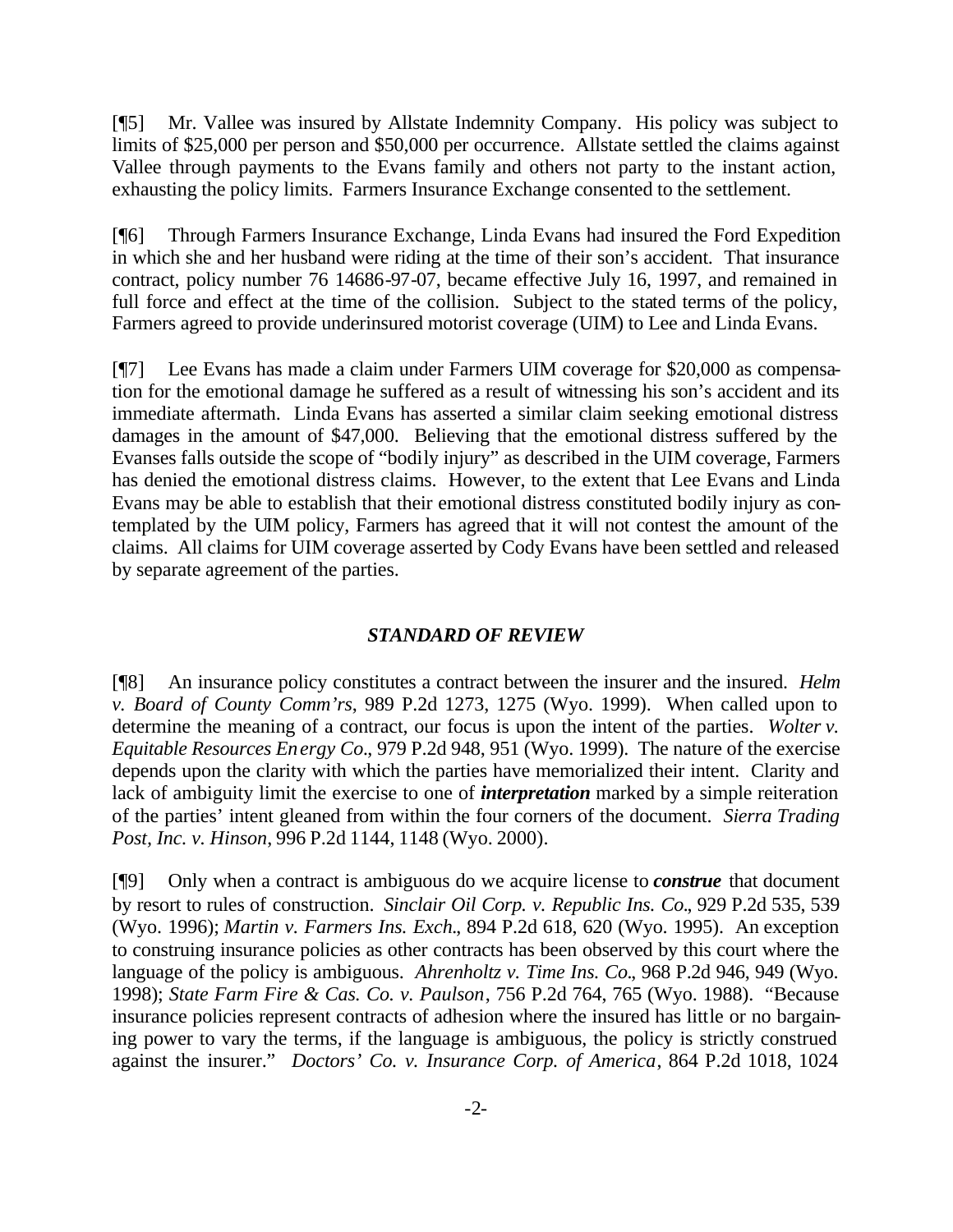(Wyo. 1993) (citing *St. Paul Fire & Marine Ins. Co. v. Albany County Sch. Dist. No. 1*, 763 P.2d 1255, 1258 (Wyo. 1988)).

> Ambiguity is found if indefiniteness of expression or double meaning obscure the intent of the parties, though disagreement between the parties as to the Agreement's meaning does not give rise to an ambiguity.

*Hansen v. Little Bear Inn Co.*, 9 P.3d 960, 964 (Wyo. 2000). Whether there is ambiguity within the four corners of the contract is a question of law. *Martin v. Farmers Ins. Exchange*, 894 P.2d at 620.

#### *DISCUSSION*

[¶10] The insurance contract between the parties calls, at page 7, for coverage of bodily injury incurred in an accident arising out of the ownership, maintenance, and operation of an underinsured vehicle. A common sense reading of the term "bodily injury," without more, may indeed connote physical harm rather than emotional harm. In fact, we are aware that "the overwhelming majority of jurisdictions which have considered the issue hold that 'bodily injury' standing alone or defined in a policy as 'bodily injury [or harm], sickness or disease' is unambiguous and encompasses only physical harm." *Citizens Ins. Co. of America v. Leiendecker*, 962 S.W.2d 446, 452 (Mo.App.E.D. 1998) (collecting cases); *see also* Keri Farrell-Kolb, Note, *General Liability Coverage for Claims of Emotional Distress—An Insurance Nightmare*, 45 Drake L.Rev. 981, 986-989 (1997). Generally, in cases that analyze the definition of "bodily injury" cited by the Missouri court, the question is whether the term "bodily" modifies only injury or whether "bodily" also modifies the terms sickness and disease, thus creating coverage for bodily injury, bodily sickness, and bodily disease. Most courts addressing the issue have concluded the term "bodily" also modifies the terms sickness and disease, that "bodily" refers to some sort of physical harm, and that the definition of bodily injury in question is thus not ambiguous. *Citizens Ins. Co. of America v. Leiendecker*, 962 S.W.2d at 453; *Daley v. Allstate Ins. Co.*, 958 P.2d 990, 995 (Wash. 1998).<sup>1</sup>

l

<sup>&</sup>lt;sup>1</sup> We note that, in determining this issue, at least one court has focused on whether the emotional injuries include physical manifestations. In *SL Industries, Inc. v. American Motorists Ins. Co.*, 607 A.2d 1266, 1274 (N.J. 1992), the Supreme Court of New Jersey wrote:

We recognize that the difficulty in distinguishing between mental and physical injuries may justify characterizing "bodily injury" to be ambiguous in some circumstances. Nonetheless, that occasional difficulty does not justify holding the term "bodily injury" to be ambiguous with respect to all types of emotional injuries. The phrase should be analyzed on a case-by-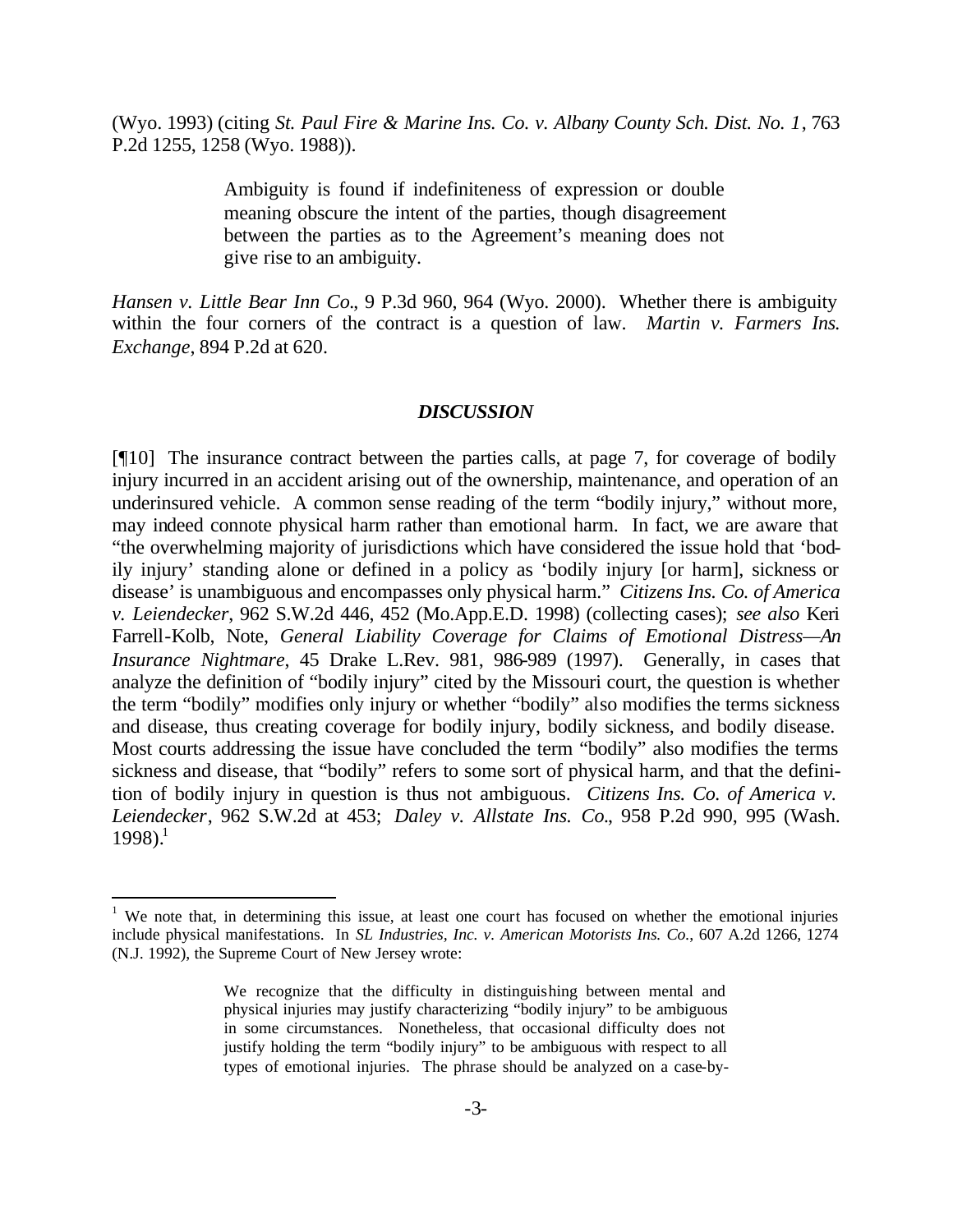[¶11] However, the definition of bodily injury provided in the Evanses' policy does not fit squarely within the majority rule. The Evanses' policy defines bodily injury as "bodily harm to or sickness, disease or death of any person." Clearly, given the grammatical structure employed in this definition, the term "bodily" does not modify the terms sickness or disease. Thus, the question becomes whether the emotional distress claimed by the Evanses' can be included under the rubric of either sickness or disease.

[¶12] *Webster's Third New International Dictionary* (1986) defines "disease" as:

**1 a** *obs* **:** lack of ease **:** DISCOMFORT, UNEASINESS, TROUBLE, DISTRESS **b** (1) **:** an impairment of the normal state of the living animal or plant body or of any of its components that interrupts or modifies the performance of the vital functions, being a response to environmental factors (as malnutrition, industrial hazard or climate), to specific infective agents (as worms, bacteria, or viruses), to inherent defects of the organism (as various genetic anomalies), or to combinations of these factors **:** SICKNESS, ILLNESS (2) **:** a particular instance or kind of such impairment **:** MALADY, AILMENT **c :** disorder or derangement (as of the mind, moral character, public institutions, or the state) **d :** an alteration that impairs the quality of a product usu. caused by the action of microorganisms **2 a** *obs* **:** a cause of discomfort or harm **b :** an organism that causes disease.

The same source defines "sickness" as

l

**1 a :** the condition of being ill **:** ill health **:** ILLNESS **b :** a disordered, weakened, or unsound condition **2 a :** a form of disease **:** MALADY **b :** MENSES **3 a :** NAUSEA QUEASI-NESS **b :** VOMIT.

[¶13] After reviewing these definitions of the terms disease and sickness, we conclude that emotional injuries are neither expressly included nor expressly excluded from those definitions. Indeed, in contemplating the extent of a "disorder or derangement" or "disordered,

case basis to determine whether the alleged injuries are sufficiently akin to physical injuries to render the term "bodily injury" ambiguous.

<sup>(</sup>Citations omitted.) The court went on to conclude: "[I]in the context of purely emotional injuries, without physical manifestations, the phrase 'bodily injury' is not ambiguous." 607 A.2d at 1275. Because the record is bereft of any information regarding whether the Evanses' emotional distress includes physical manifestations, the analysis of the New Jersey court is not helpful in this instance.